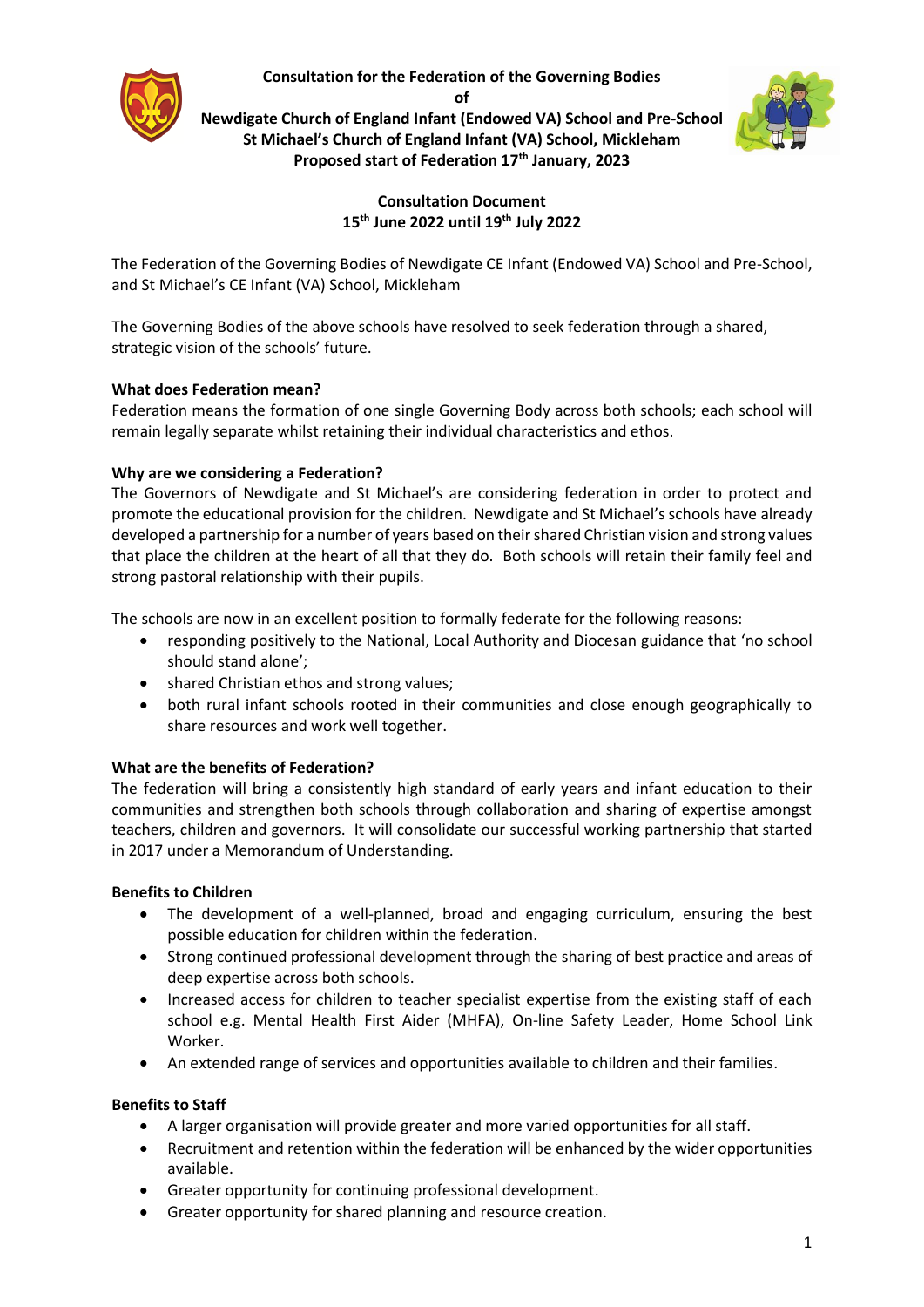#### **Benefits for Governance**

- Recruitment and retention of higher-quality governors is challenging. The creation of a single Governing Body for the federation will utilise the existing expertise of both school bodies and enable future recruitment.
- Monitoring is a fundamental part of the governors' accountability, being able to moderate across a wider community will improve benchmarking and the identification of best practices.
- Financial monitoring is another key element of the governors' accountabilities. Being part of a larger federation will enable economies of scale through greater negotiating power, joint purchases and sharing of resources.
- A more stream-lined governance arrangement that will support the well-being of the school leaders.

## **Admissions**

There will be no change in the current arrangements for both schools; this will remain in place.

**Pupil Journey** (see Appendix A)

## **Staffing**

Federation will not imply any change in the schools' current staffing teams.

Staffing levels will continue to be determined by the needs of the school within the existing budgets.

Federation will allow the possibility of new staff to be employed to work across both schools. Existing staff are contracted to work in one school but may wish to take any opportunity to work across the federation in future.

## **Facilities**

The two sites continue to offer opportunities for all children to have access to excellent, well maintained buildings and surrounding natural environments supporting forest school and outdoor learning.

# **Size and constitution of Governing Body**

It is proposed the new Governing Body is constituted as follows:

Headteacher Ex-Officio Foundation governor (Rector of St Peter's Church, Newdigate or nominated representative) Ex-Officio Foundation governor (Priest in Charge of St Michael's & All Angels, Mickleham or nominated representative) One Local Authority governor Two staff governors (one from each school) Two parent governors (one from each school) Two Foundation governors (Guildford Diocese appointment) Two Foundation governors (One Steer & Booth School Foundation and one St. Peter's Newdigate PCC appointment) Two Foundation governors (St Michael's & All Angels Church PCC appointments)

This gives a Governing Body of 14 members with a majority of Foundation governors 8 to 6.

The Governing Body of a Federation comprising only voluntary aided schools, which is the case here, must include sufficient Foundation governors to outnumber all the other governors by two.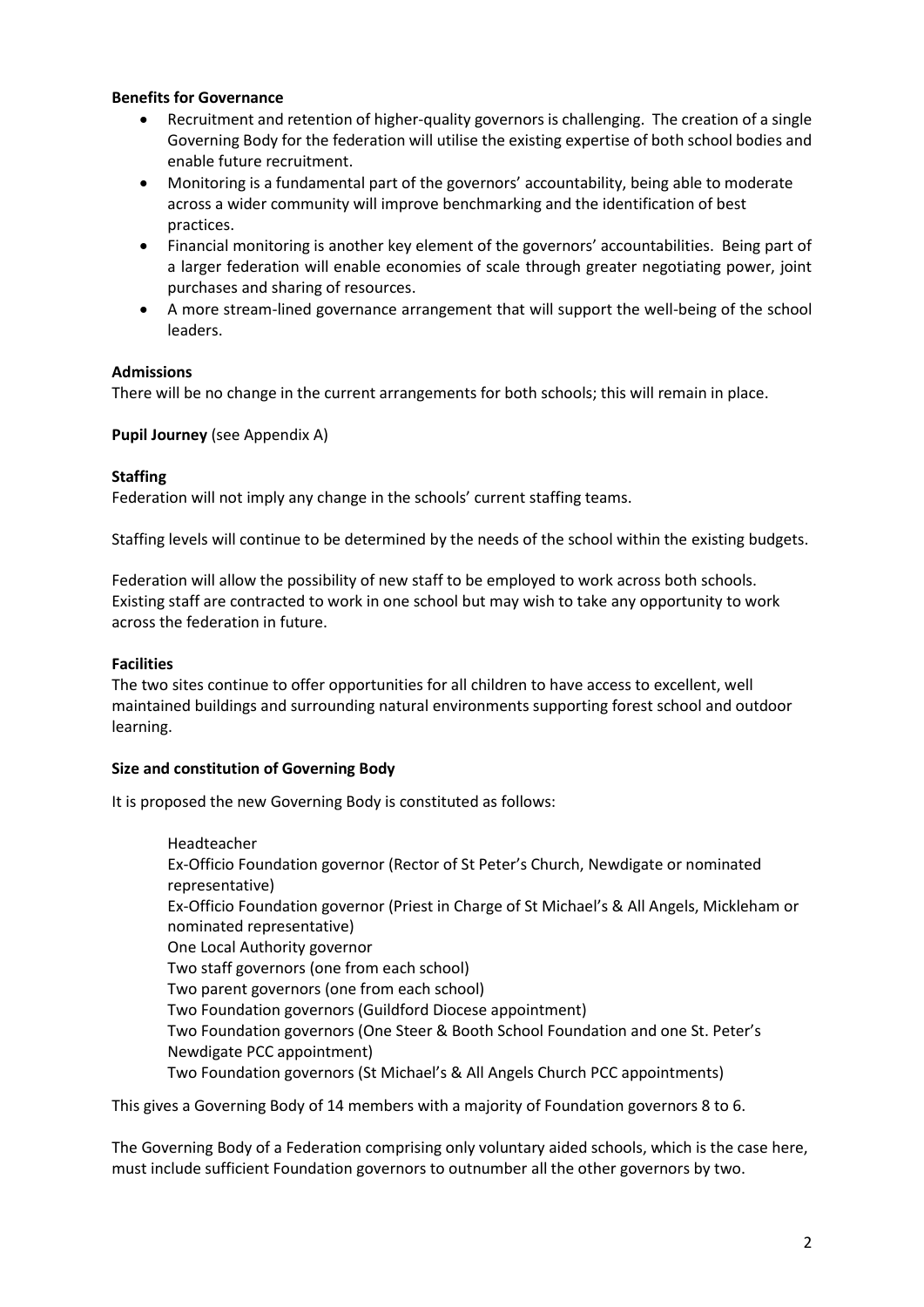The total membership of the Governing Body must be no fewer than seven governors and must include the following:

(a) one parent governor elected or appointed in accordance with regulation 14 in respect of each school in the Federation;

(b) the Headteacher of each federated school unless any such Headteacher resigns the office of governor in accordance with regulation 19 of the Constitution Regulations 2012;

- (c) one staff governor; and
- (d) one Local Authority governor.

### **Frequently asked questions and answers**

**Staff:** Appendix B (page 6 of this document)

**Parents:** Appendix C (page 9 of this document)

## **Proposed date for the start of the Federation 17th January 2023**

#### **How do I contribute?**

We are very keen to hear your views about this proposal. We should therefore be grateful if you would **return the attached form or access the online survey by scanning the QR code on the school websites before 4pm Tuesday, 19th July 2022** when the consultation closes. The governors of both schools will then consider the responses to the consultation and decide on Wednesday 20<sup>th</sup> July 2022. The decision made will then be communicated with all stakeholders on Thursday  $21<sup>st</sup>$  July 2022.

#### **How can I find out more?**

The schools have arranged two informal in-person drop in sessions and a virtual meeting and discussion for people to ask relevant questions of the Governing Bodies of each school.

| Parents at both schools invited    | Wednesday 22 <sup>nd</sup> June at 7pm<br>(see ParentMail for online meeting link) |
|------------------------------------|------------------------------------------------------------------------------------|
| St Michael's CE (VA) Infant School | Monday 4 <sup>th</sup> July at 2-3pm at the school                                 |
| Newdigate CE (Endowed VA) School   | Wednesday 6 <sup>th</sup> July at 2-3pm at the school                              |

#### **Let us know what you think**

Please complete the response form attached (page 4) and return it either by email or in person (marked Federation Consultation) by 4pm Tuesday 19<sup>th</sup> July 2022 to one of the following:

- School office, Newdigate CE(VA) School (email to: consultation@newdigate.surrey.sch.uk)
- School Office, St Michael's CE(VA) School (email to: consultation@stmichaels-dorking.surrey.sch.uk)

#### Remember, all responses must be named and will remain confidential to the Governing Bodies.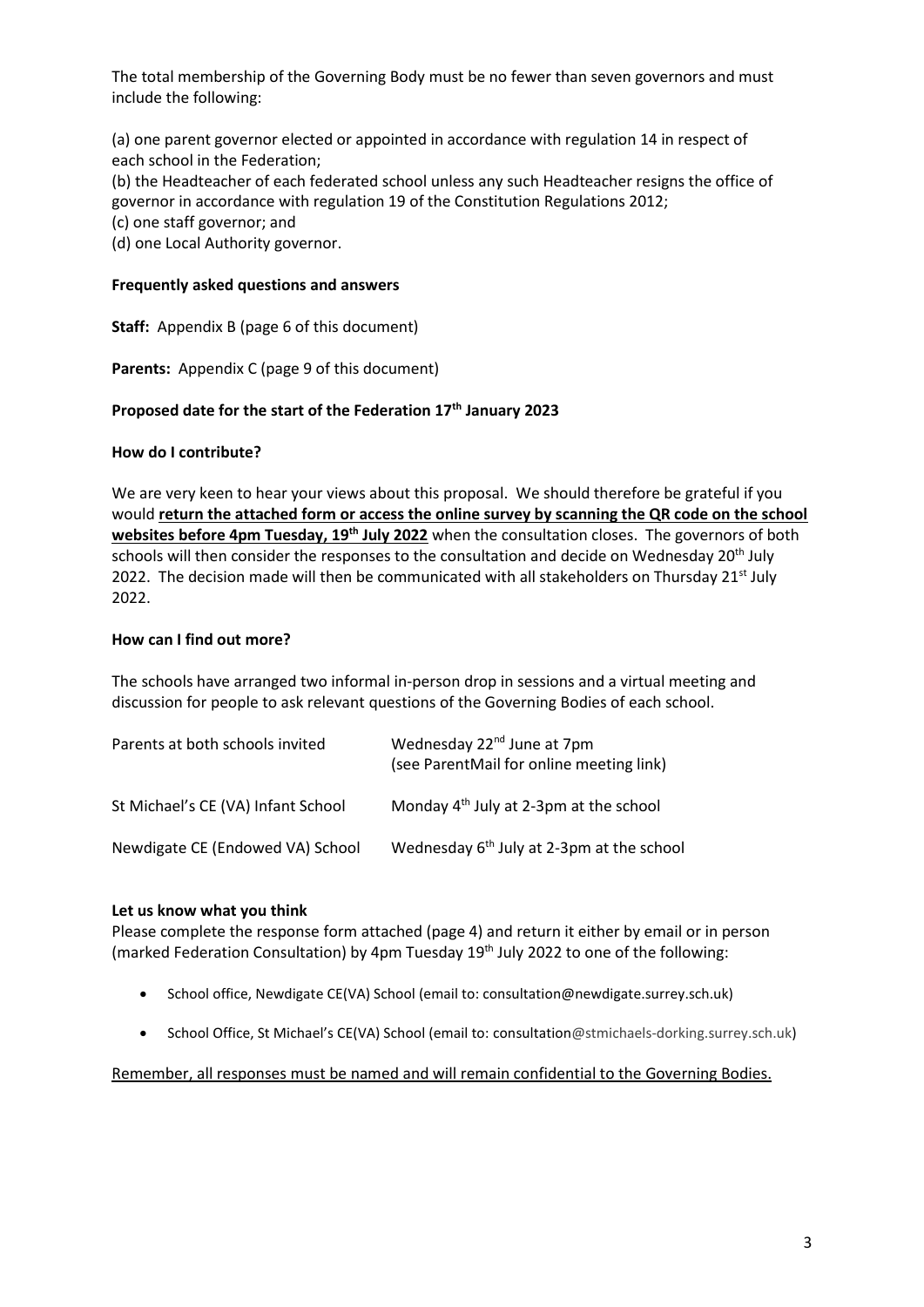# **FEDERATION CONSULTATION FORM**

**Please comment on the proposal to federate Newdigate CE (Endowed VA) Infant School and Preschool and St Michael's CE (VA) Infant School. Please note any questions you may have.**

**Comments / Questions:**

| Name:           |  |
|-----------------|--|
| <b>Address:</b> |  |
| Postcode:       |  |

#### **Please tick one box that you feel most appropriately represents your interest in this matter:**

Parent/carer of a child at Newdigate school / Pre-school

Parent/carer of a child at St Michael's school

Member of staff at Newdigate school / Pre-school

Member of staff at St Michael's school

Local resident

Other (please specify below)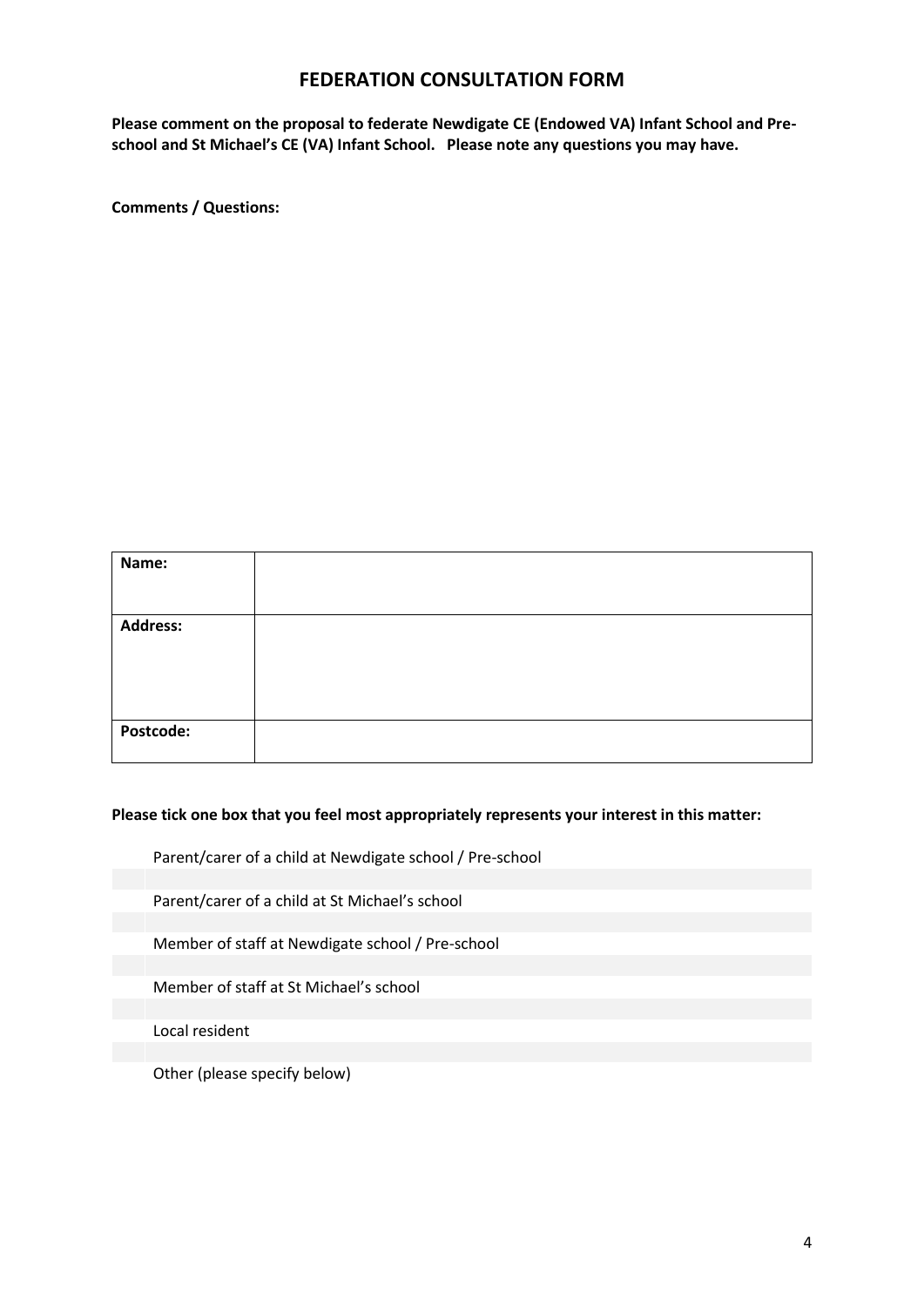# **Appendix A: Pupil journey for Newdigate Infant School and Pre-School, and St Michael's Infant School**

# **Early Years Foundation Stage (Pre-School and Reception)**

- Play-based learning is mixed with a variety of engaging and stimulating activities both in and outside to facilitate each child's personal, social and academic development.
- Child-led learning is encouraged, giving the children ownership over their learning and the freedom to explore their natural curiosity. Collaborative learning is introduced to develop positive social skills.
- Children have the chance to meet their new reception class teacher before the term begins in September through scheduled home visits and sessions are organised in the summer term for the children to become familiar with their new environment and begin to develop relationships with class adults and their peers. Teachers work closely with families to share children's progress regularly through on-line platforms or learning journals.
- Early reading skills are taught through an accredited Phonics programme where children learn the building blocks of reading.
- Early maths skills are taught in a stimulating, interactive environment where children consolidate their understanding using practical tasks and objects, at the same time developing their use of mathematical language.
- As a result of consistent, best practice modelling children develop independent and safe learning behaviours and learn to take responsibility for their own decisions and actions.
- Children learn about the community which includes visitors coming into school and exploring the local area.
- From an early stage, children are taught how to stay safe, for example, taking part in NSPCC charity events, internet safety, road safety sessions.

# **Infants (Key Stage 1) Years 1 and 2**

- We work with both pupils and parents to ensure a smooth transition from learning through play towards more structured learning, introducing new activities and challenges which embed our core vision and values that improve wellbeing and resilience.
- Early reading continues with children building upon existing phonic knowledge from EYFS and developing their phonic knowledge further to provide them with the skills to decode increasingly complex texts with fluency and automaticity.
- The teaching of language comprehension skills so that children become competent readers who can understand and learn from texts and books.
- Children learn to read and write based on the national Reading Framework which places books at the heart of the curriculum.
- Maths foundations are built upon, with understanding of number and place value, mental strategies and problem solving taught regularly, ensuring concepts are revisited to embed them for all learners.
- The curriculum is broad and balanced and carefully mapped and planned around creative topics that engage and motivate all pupils. When possible, it is enriched through extra-curricular clubs and whole school activities.
- Teachers know all pupils very well as individuals and are therefore more able to understand and provide for their needs.
- Subject leaders ensure there is a robust curriculum plan for each subject with appropriate coverage across a 2-year curriculum cycle.
- Through outdoor learning our pupils learn to experience and manage risk and work collaboratively to achieve thereby raising self-esteem, self-motivation and self-confidence.
- Children experience a strong holistic focus on their personal, social and emotional development and their spiritual, moral, social and cultural development underpinned by our Christian values.
- Children learn about healthy relationships through a progressive Relationships and Sex Education curriculum that is closely aligned to the Personal Social Health and Economic curriculum and the schools' values.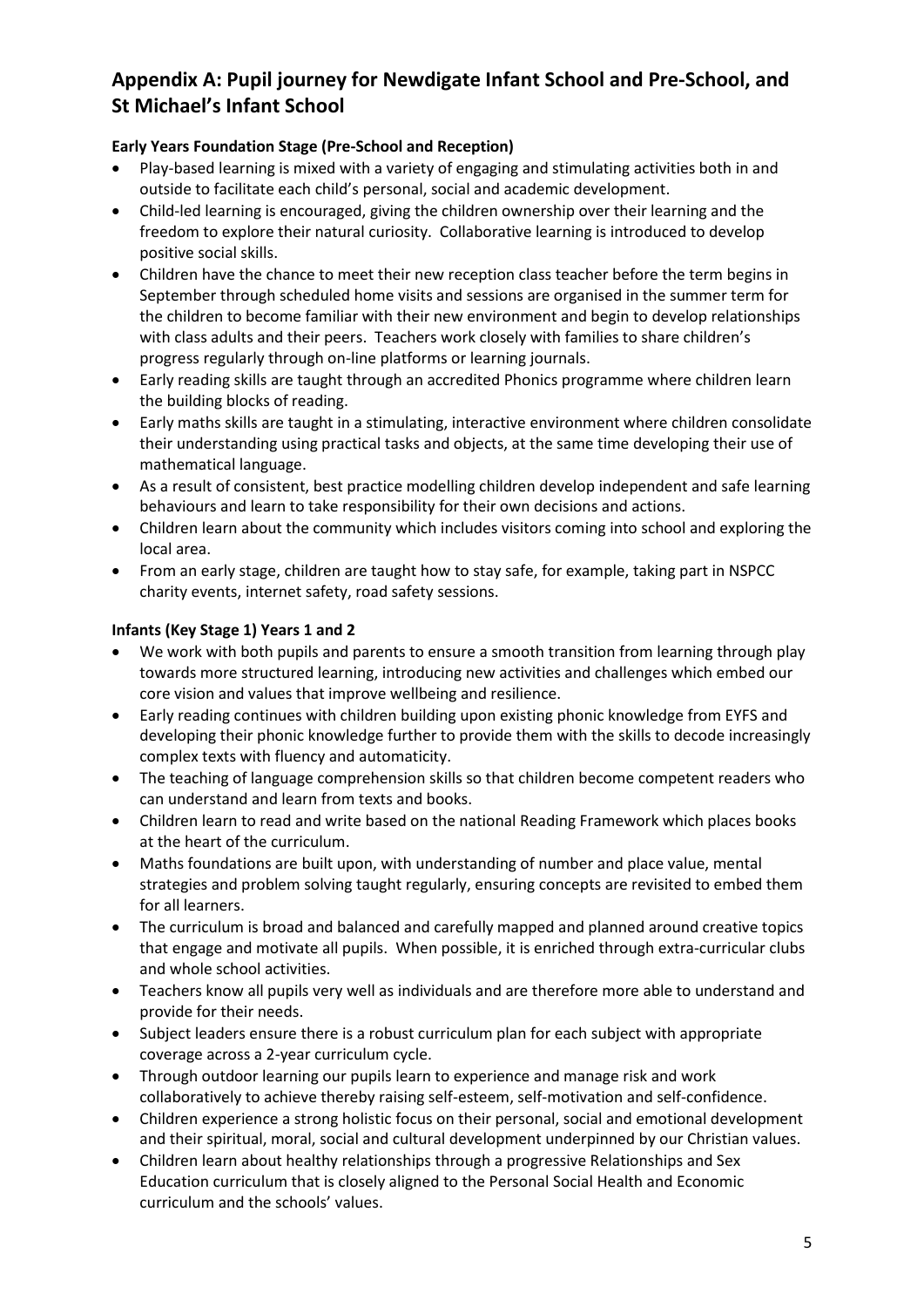# **Appendix B: FAQ – Staff**

This document hopes to answer immediate questions that staff members may have, but should you have further questions, please do not hesitate to direct them to your school leader.

## **If the federation were to happen, what changes would I see in my school?**

Initially, the main change would be new governance – there would be one new Governing Body for both schools. Within this arrangement we could share and develop leadership across the federation by using skills and experience in a flexible way across both schools, so that each school could benefit from a wider pool of talent and expertise by:

- working together to tackle shared school improvement priorities and CPD opportunities,
- facilitating the sharing and exchange of good practice across partner schools,
- streamlining practice, background management, and support functions to give a sharper focus on teaching and learning.

Federations can create valuable opportunities for the children from both schools to work together and share great experiences.

## **Is my job secure?**

There are no planned changes to staffing levels at either school. Existing contracts remain in place; the only change is the name of employer to the new Federation's name. However, all new contracts will be issued to the federation, not the individual schools.

## **Is the federation an attempt to create one school?**

No, the governors are clear this federation proposal is not an attempt to create one school (or dispose of any property). Both schools would retain their own identities as two separate schools with neither school leading over the other.

# **Will this affect my pay and conditions?**

All current staff contracts will remain unchanged; your pay and conditions will remain as is, but there may be an opportunity for you to work across both schools for your own development and experience. The federation may choose to advertise future positions that would work across both schools, but all current staff contracts will remain as stated above.

#### **Would staff get the opportunity to work across both school?**

In the first instance, it is anticipated that staff will remain in their existing school under the conditions of their existing contract.

The potential benefits in terms of developing staff and sharing expertise, would be explored and cross school working would be encouraged where it was beneficial to the meeting of either school's development priorities. However, this is not something that would be imposed, decisions would be based upon consultation. If a change of site is an opportunity you would like to discuss, expressions of interest would be welcome.

In the interests of sharing and developing good practice, you may be asked to meet, collaborate or share working practices with members of staff from the other school, just as you might already with other schools (e.g. school-school moderation events, local professional networking groups i.e. DSP ELSA/PE/Bursar/SENCo, shared training sessions etc).

## **Could the children from one school use the other school site either for events or on a regular basis?**

Yes, this is again one of the potential benefits and this would need to be agreed beforehand though between both schools' leadership team.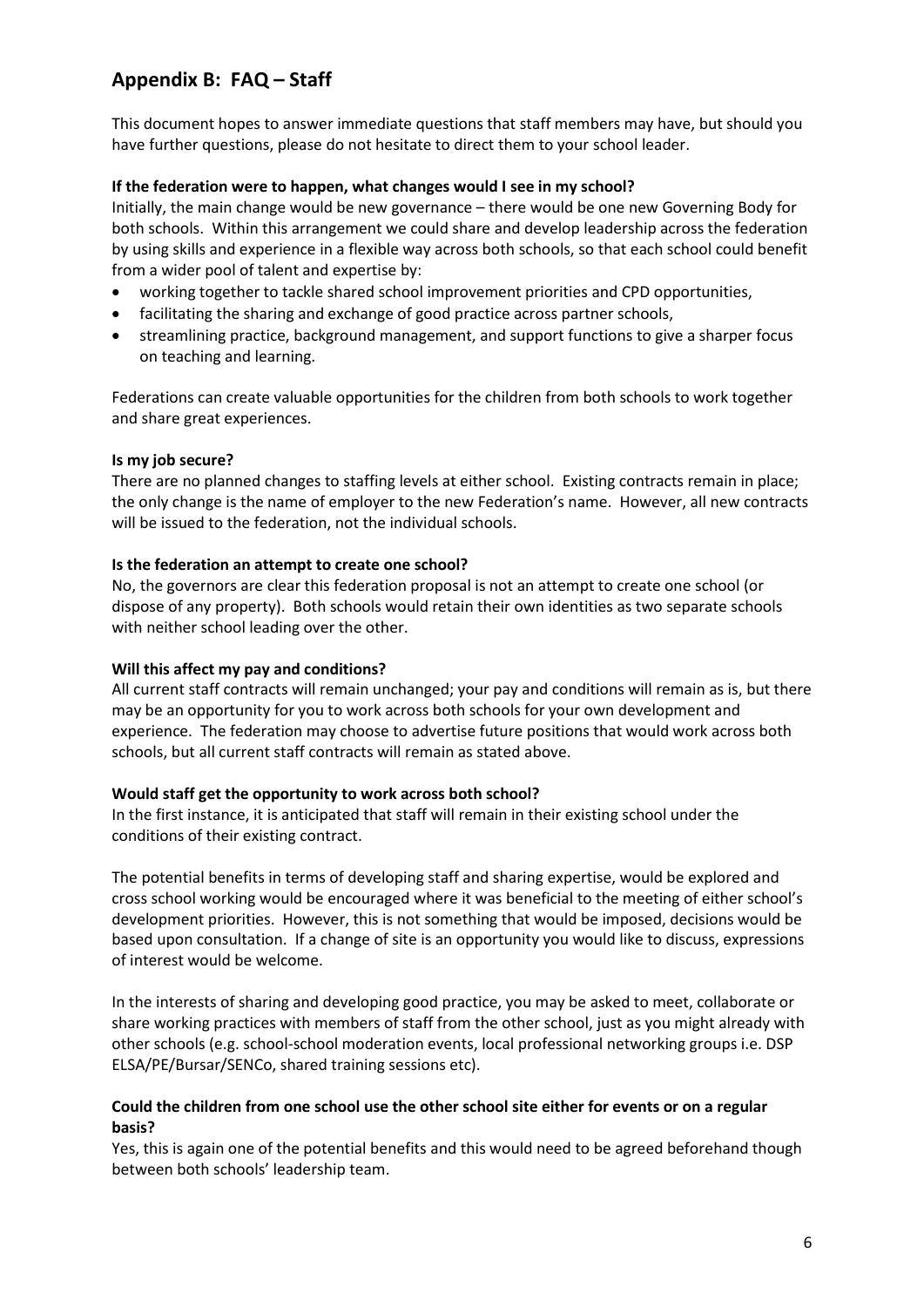### **What opportunities are there for me as a staff member in a newly-federated school?**

There are many opportunities to the staff working in both schools within a federation. Some are direct changes that will affect you (such as shared CPD, collaborative working opportunities and wider career development opportunities), while others are indirect (such as greater power to purchase resources, or sharing of assets). It also offers the opportunity for career development without having to move to a new school.

### **What changes will I see in my day to day role?**

Both schools will continue to operate in a very similar way as they do now. As with any school, federated or non-federated, however, there will always be changes brought about by school leaders for the benefit of the children. In the first instance, each school's individual polices and expectations will remain in place, e.g. dress code, feedback and marking, behaviour, teaching and learning, performance management. A strong focus on teaching, learning and outcomes for pupils will be maintained.

## **Who will carry out my Performance Management/Appraisal?**

Either your existing line manager or the school leader. Monitoring and evaluation of performance activities will continue in line with school priorities and the requirements of the School Teachers Pay and Conditions document.

## **Will there be a need for transition based on leadership changes?**

No, the governors are currently securing the final details of leadership arrangements but do not anticipate any significant changes other than the clarification of the title and responsibilities of the leadership roles.

## **Will federation affect the school policies?**

Each school has its own policies and it will be an opportunity to align them in the future.

## **Would federation change the schools' start and finish times?**

No, there would be no change to the start or finishing times of the school day as part of the federation process. Any future changes to these would be led by government directives that would need to be implemented at the individual school level.

#### **Would there be any change to the date of INSET days?**

No, INSET days would be set across both schools. Both schools already plan shared INSET days so as to maximise the potential of shared professional development and training and have done for a number of years.

#### **How would federation affect an Ofsted or SIAMS Inspections?**

Each school will have independent Ofsted and SIAMS inspections and reports that would involve the Federated Governing Body as part of school leadership.

#### **Where would the Federated Governing Board hold their meetings?**

The Federated Governing Body would alternate their meetings and governor training between the two school buildings.

# **Does federating the schools ultimately cost more money?**

No, in fact it provides schools with opportunities to share costs and gain access to staffing and resources that might not otherwise be available to an individual school.

# **Would federation mean there will be one school budget?**

No, each school would still operate their own school budget. The federated Governing Body would be accountable for both budgets.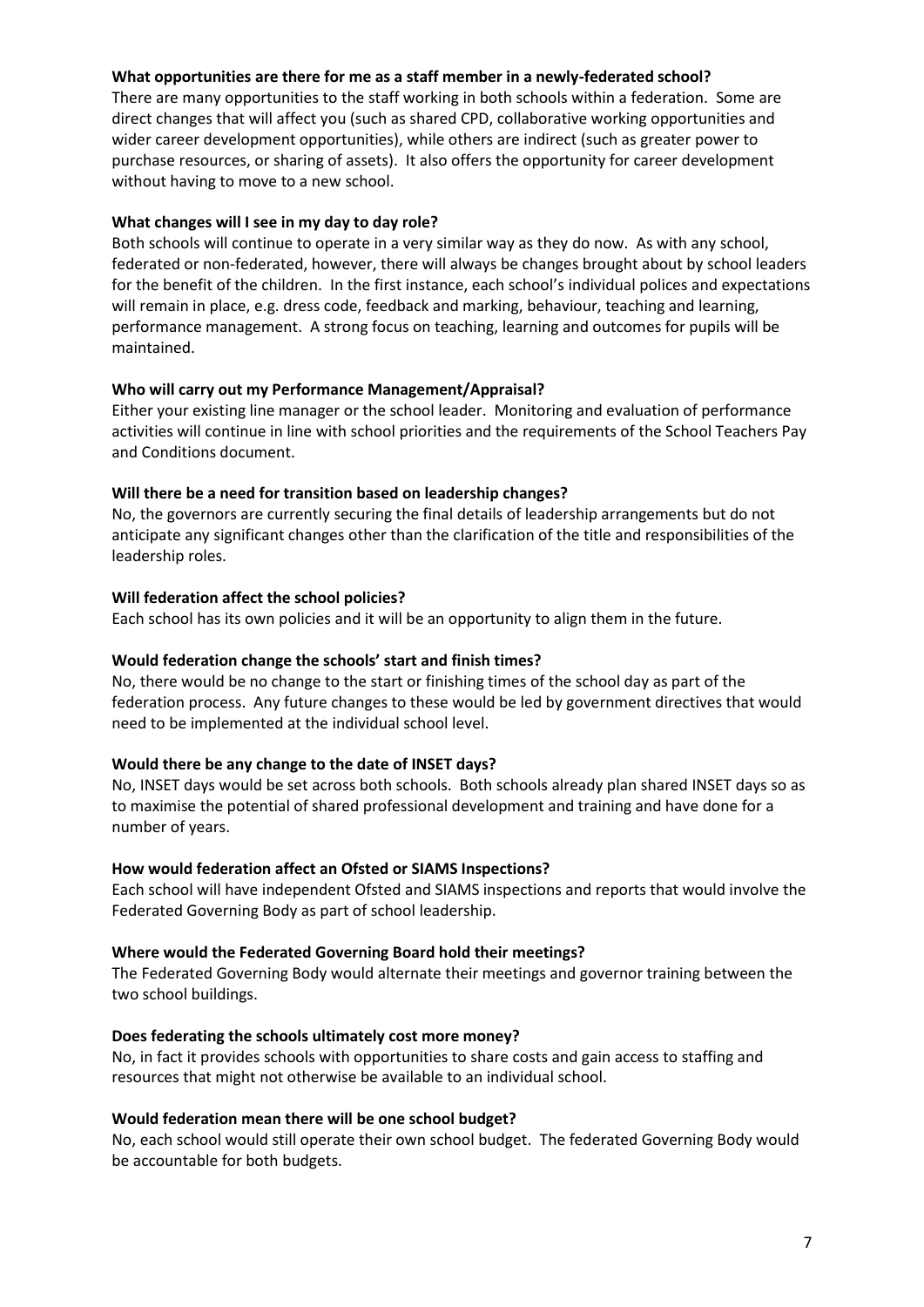### **Is this just a government cost saving exercise?**

No, the proposal to federate has been reached jointly by the Governing Bodies of both schools; no external influence has been applied.

The funding of schools is primarily based on pupil numbers and as these numbers would not be affected by federating, the school budgets would remain the same.

However, it is true that economic factors have been an important element in prompting both Governing Bodies to consider new ways of working in the light of trends in the funding of schools.

#### **Would federation mean one school will be taking the lead over the other school?**

No, it would mean the current governing bodies would federate and work together, bringing their experience and expertise together to form a new Governing Body. Both schools have already been working together for over 4 years in a healthy and successful collaborative manner, this partnership work is widely recognised as a strength within the educational community.

## **Are there examples of other federations within the county?**

Within Surrey examples include: Newlands Federation; Knaphill Federation of Schools. There are also hundreds of federated schools throughout the country.

## **Can a federation be dissolved?**

Yes, defederating is a straightforward process and could happen if the governing body decide that the federation is not working in the best interest of the two schools and the children. It is considered good practice for a federation to be reviewed every two years.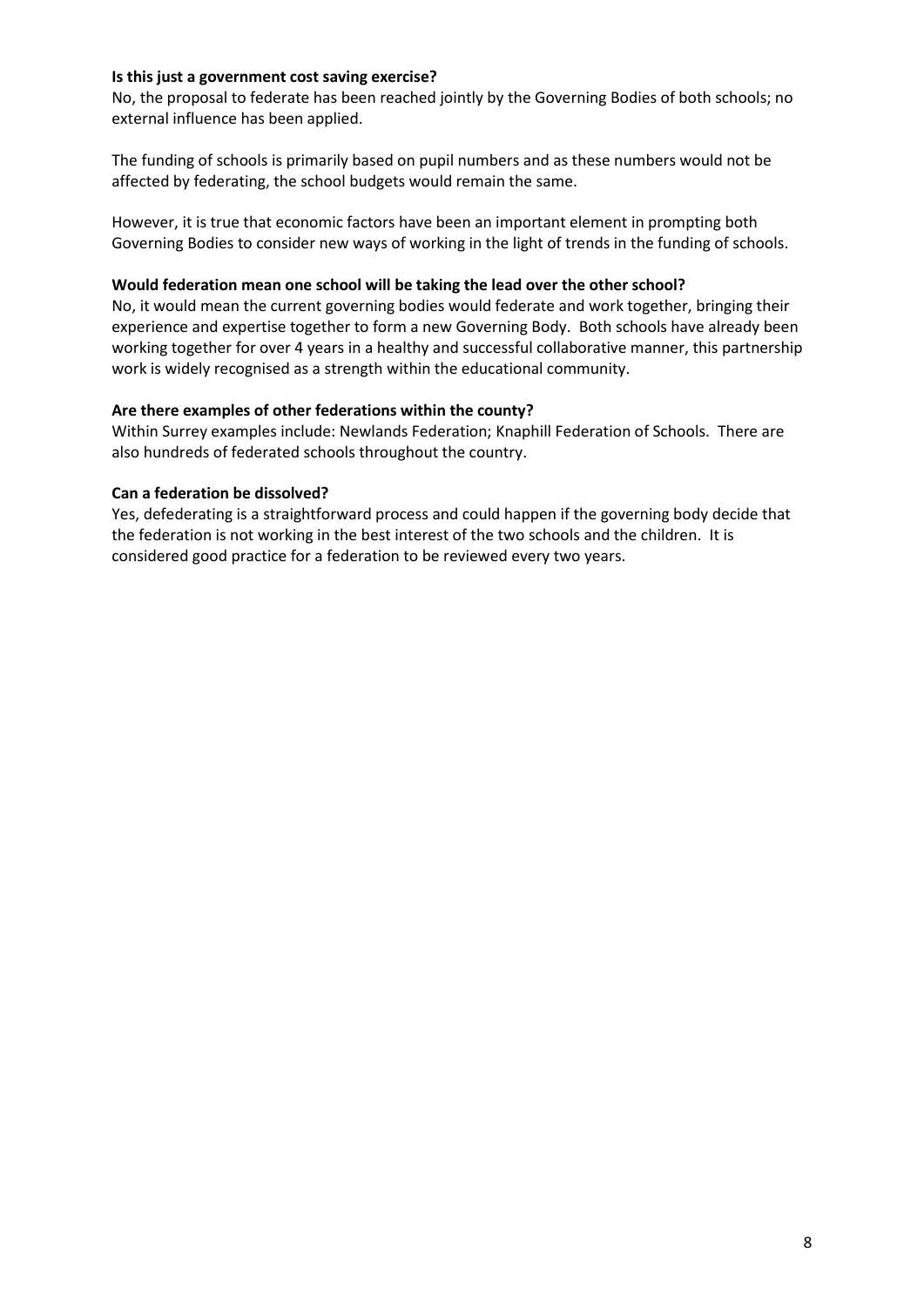# **Appendix C: FAQs – Parents and Pupils**

# **Why Federate?**

The Governors of Newdigate CE Infant (Endowed VA) School and Pre-School, and St Michael's CE Infant (VA) School, Mickleham are considering federation in order to protect and promote the educational provision for the children in their local communities.

# **If the federation were to happen, what changes would I see in my child's school?**

Initially, the main change would be new governance – there would be one new governing body for both schools – and the overarching leader. Within this arrangement we could share and develop leadership across the federation by using skills and experience in a flexible way across both schools, so that each school could benefit from a wider pool of talent and expertise by:

- working together to tackle shared school improvement priorities and CPD opportunities,
- facilitating the sharing and exchange of good practice across partner schools,
- streamlining practice, background management, and support functions to give a sharper focus on teaching and learning.

There will always be a member of the Leadership Team available in each school in order to ensure smooth operational running of the school. Any queries will continue to be dealt with in line with each school's existing procedures.

Federations can create valuable opportunities for the children and staff from both schools to work together and share great experiences.

# **How would parents and carers communicate with the school leaders?**

There is already a clear communication system at both schools that parents use to contact school leaders, this will continue. Parents and carers would continue to have access to leaders via the admin office in each school; email contact for something more official; informal meet and greet at the school gate for a casual chat. Both schools will continue their strong pastoral care.

# **Would there be any additional financial implications to parents or carers?**

No, there would be no additional cost to parents and carers, uniforms will remain the same to keep each school's own identity.

# **Would there be a change to parent organisations or pupil school councils?**

The Friends Association in each school will not be affected by federation and will continue in their current format. Each school will continue to have their own pupil school council.

# **Is the federation an attempt to create one school?**

No, the governors are clear this federation proposal is not an attempt to create one school (or dispose of any property). Both schools would retain their own identities as two separate schools with neither school leading over the other.

# **Will the federation affect the school admission policy?**

No, each school will have its own admissions policy.

# **Will the federation affect the school policy on term time holidays?**

No, each school will continue following government policy

#### **Would federation change the schools' start and finish times?**

No, there would be no change to the start or finishing times to the school day as part of the federation process. Any future changes to these would be led by government directives that would need to be implemented at the individual school level.